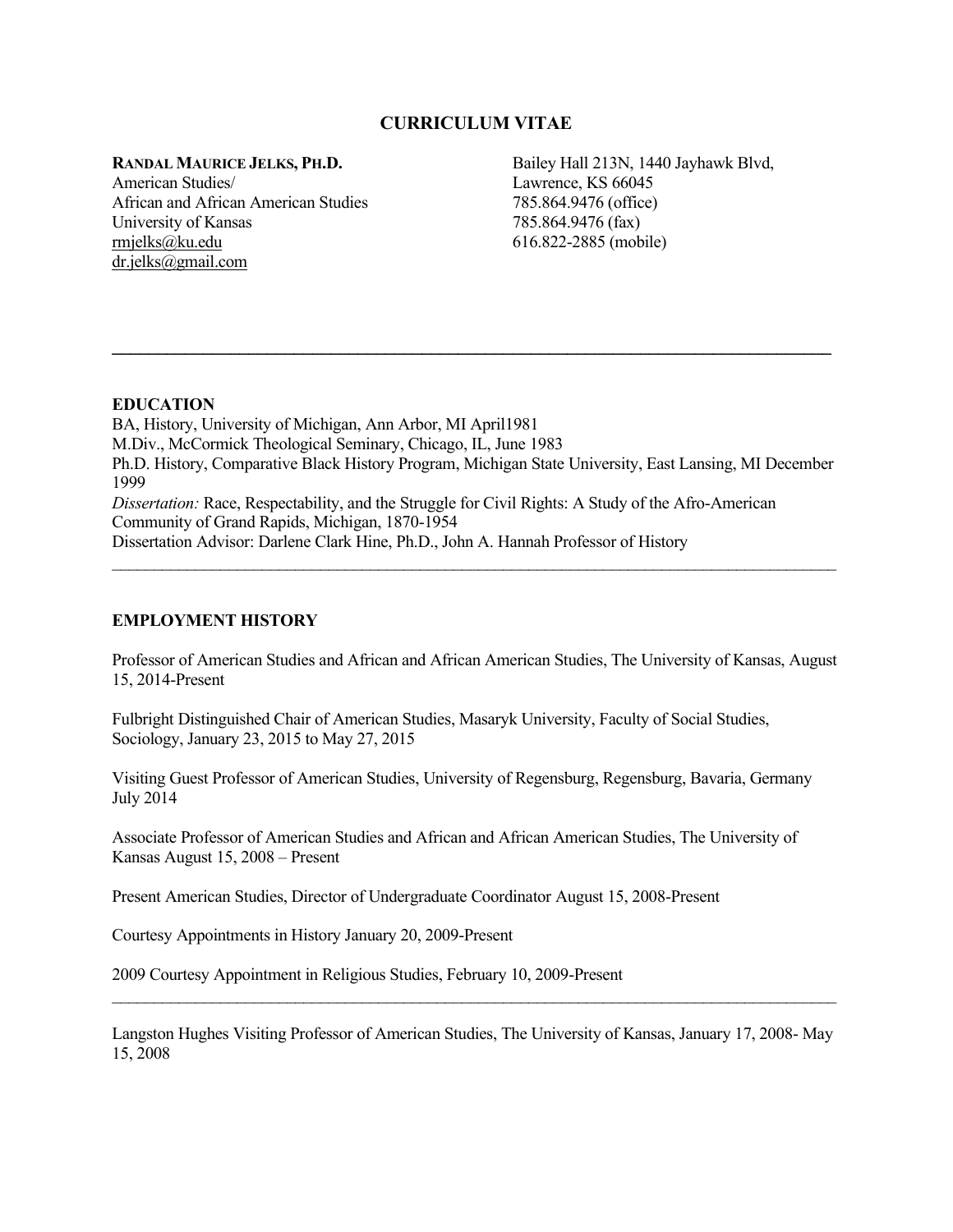Director of the Calvin College Abroad in Ghana Program, Calvin College August 1, 2007-December 15, 2012

Associate Professor of History/ Director of the African and African Diaspora Studies Minor, Calvin College July 1, 2004- June 30, 2006

Director of the Calvin College Semester Abroad in Ghana, Calvin College August 1, 2001-December 18, 2001

1999-2001, Associate Professor of History/ Director of Academic Multicultural Affairs, Calvin College

Calvin College, Assistant Professor of History/Director of Academic Multicultural Affairs, Calvin College July 1, 1996-June 30, 1999

Instructor in History/Director of Academic Multicultural Affairs, Calvin College August 1, 1992-June 30,

Adjunct Instructor, History and Sociology, Aquinas College, Grand Rapids, Michigan August 1, 1991- December 15, 2012

| Organizing Pastor, Lake Michigan Presbytery, Jubilee Congregation<br>Presbyterian Church (USA), Grand Rapids, Michigan |
|------------------------------------------------------------------------------------------------------------------------|
| Supply Minister, Pullman Presbyterian Church, Chicago, Illinois                                                        |
| Coordinator Black Student Affairs, McCormick Theological Seminary, Chicago,<br>Illinois                                |
| Researcher, Institute on the Church in Urban-Industrial Society, Chicago, Illinois                                     |
|                                                                                                                        |

### **Undergraduate Honors Thesis Director**

Zachary Essex Watson, A Life Worth Living: Archbishop Fulton J. Sheen and the Acceptance of Catholicism in America, 1952-1957, April 29, 2016 (KU History Department)

 $\_$  , and the set of the set of the set of the set of the set of the set of the set of the set of the set of the set of the set of the set of the set of the set of the set of the set of the set of the set of the set of th

Earl H. Brooks**, "**John Coltrane, the Civil Rights Era, and Jazz Criticism of the 1950s and 1960s", American Studies Honors Thesis, May 5, 2010 (KU American Studies Department)

Jennifer Hurst, "The Gray Space: An Examination of the Cultural Impacts of Race Laws on Black/White Biracial Identity in Literature," McNair Scholars Program, July 5, 2010

\_\_\_\_\_\_\_\_\_\_\_\_\_\_\_\_\_\_\_\_\_\_\_\_\_\_\_\_\_\_\_\_\_\_\_\_\_\_\_\_\_\_\_\_\_\_\_\_\_\_\_\_\_\_\_\_\_\_\_\_\_\_\_\_\_\_\_\_\_\_\_\_\_\_\_\_

### **Graduate and Postgraduate Advising:**

### **PhD Committee Chair: Doctoral**

William Adams, (dissertation in progress)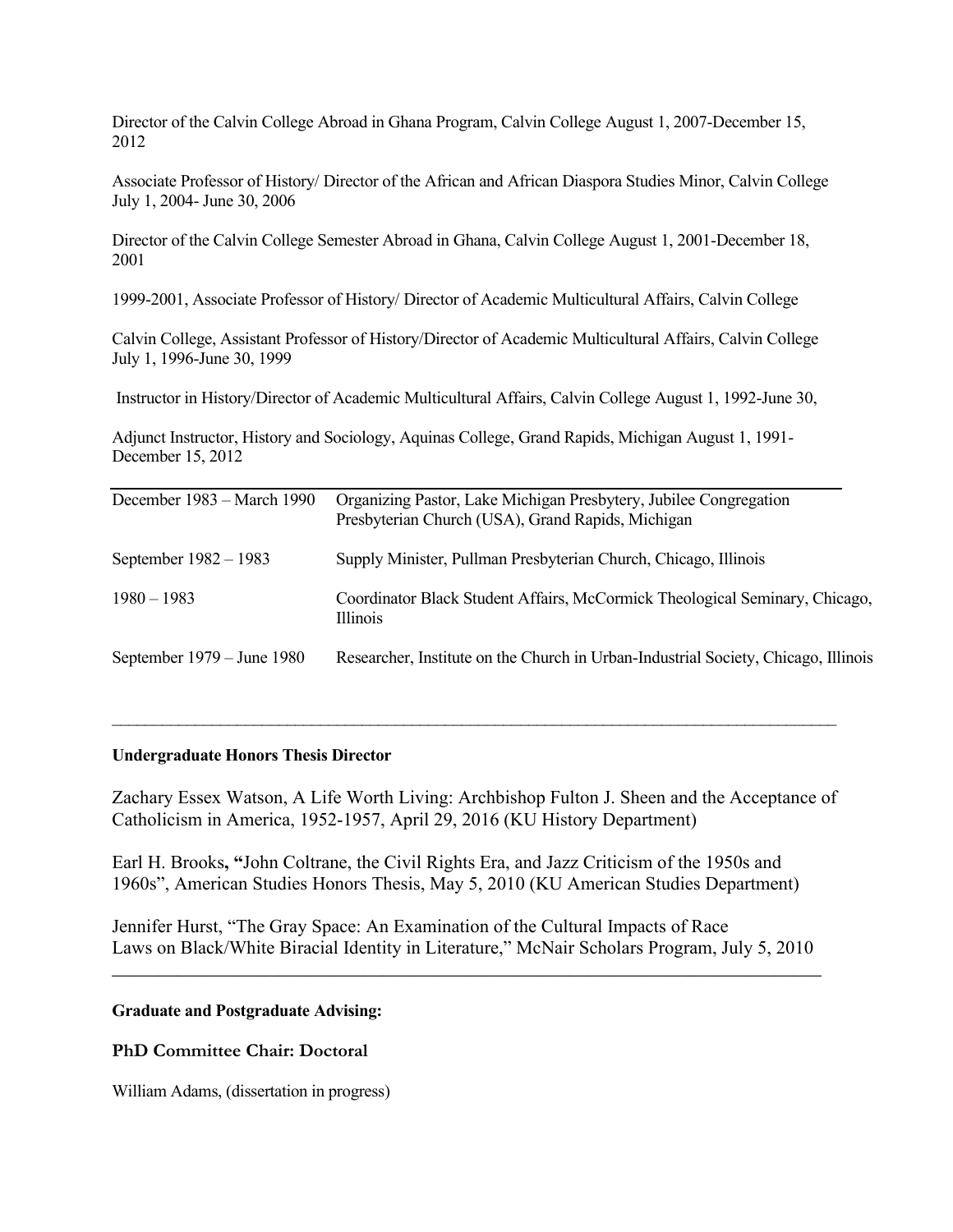*Daughters of Ida B. Wells Barnett: Chicago Black Women Activism*, *1955-1987*

William Garcia, (Dissertation in progress) *Making Black Public Humanities in South Florida: African Diaspora, Archives, and Public Histories*

Ivery Goldstein, (Dissertation in Progress) *Americans with Disabilities: "Disability" as a Legal and Cultural Concept in American Studies*

Shannon Spears, (Dissertation in Progress) *Water Struggles: A Case Study in Solidarity in an African American and Native American Community*

Ariane Tulloch, dissertation in progress) *Livin' la Vida Negra: Being Afro-Latinx in Miami*

Rachel Schwaller, *The Economics of God: The Intersection of Christianity and Neoliberalism through the Lens of Scripture.* (Ph.D. Defense October 29, 2018)

Stephanie Krehbiel, *Let Us Be Broken Together: Discourses of Community and LGBTQ Mennonites*. (Ph.D. Defense passed with honors April 13, 2015)

Crystal Boson, *Digital Loa and Edible Faith: Hoodoo and the American Imagination* (Ph.D. Defense April 7, 2014)

Doretha Williams, Ph.D. Diss., American Studies *Kansas Grows the Best Wheat and the Best Race Women: Black Women's Club Movement in Kansas 1900-30* (defended Spring April 11, 2011, Co-chair)

# **Committee Chair: Masters**

Rachel Schwaller, M.A. American Studies "Ye Err, Not Snowing Scripture: Situating the American Bible in American Studies" (April 14, 2015)

Justine Greve, M.A. *American Studies "Jesus Didn't Tap: Masculinity, Theology, and Ideology in Christian Mixed Martial Arts*," (March 7, 2013 Chair)

De'Von Lee, MA Thesis, African and African American Studies, "Belizean Racial Project: A Preliminary Exploration of a Racial Project" (Defended, August 29, 2012 Chair)

Elliott Reeder: April 10th 2012 MA, American Studies "Jero Takes Japan: Beyond the Habitus of Homogeneity" Chair

Qiang Zhao: May 14, 2012 MA, American Studies, "American Stories in China: Imagination, Academia, and Public Discourse" Chair

Tyler Branson, MA Thesis, American Studies "Steeped in Rhetoric, Digital Populism and the Tea Party Movement" (defended Spring 2011, April 19, 2011 Chair)

### **Other graduate committee service**

Phil Samuels, Ph.D. Diss., Department of Communications *Making Mandingo: Racial Archetypes, Pornography, and Black Male Subjectivity* Defended December 6, 2019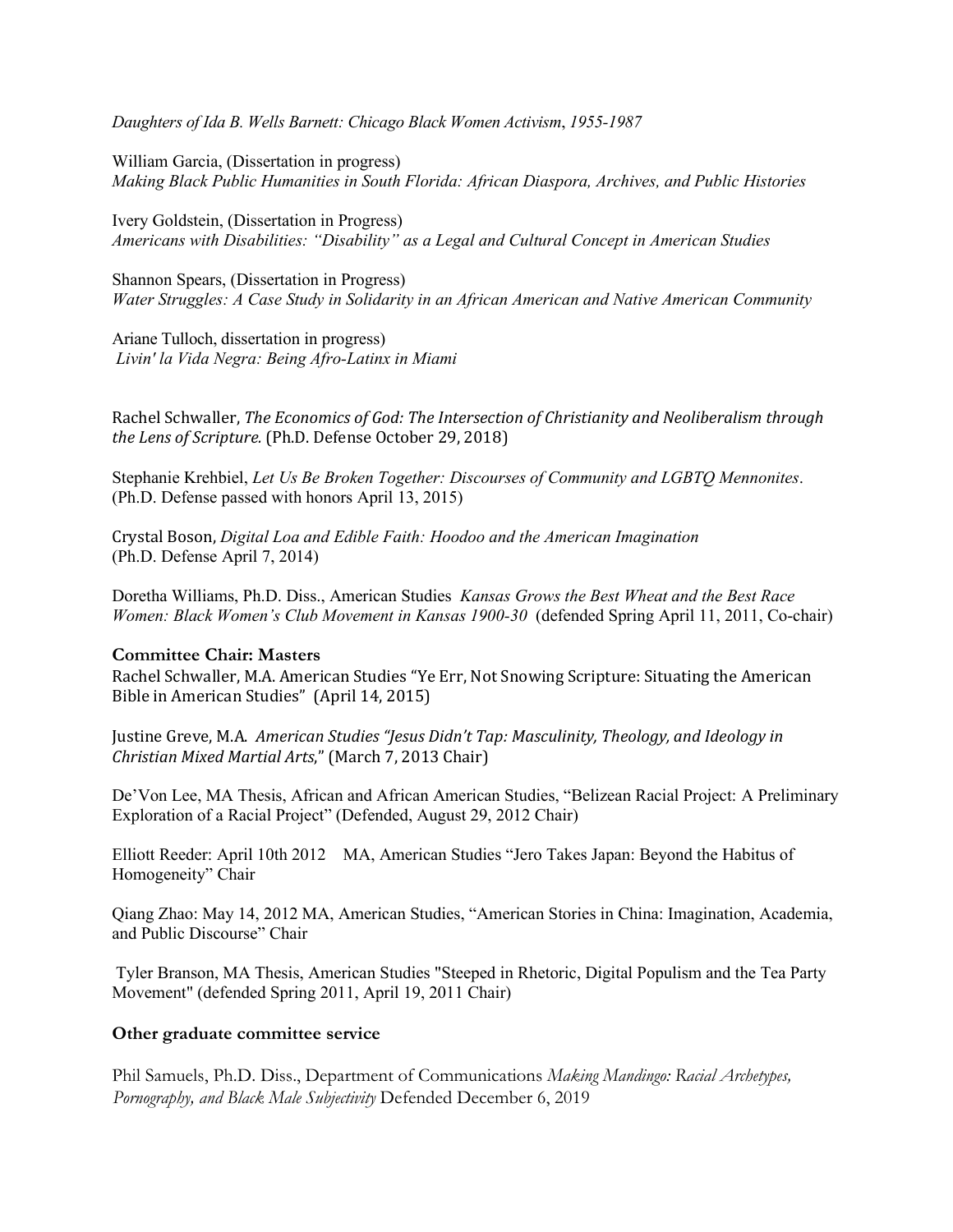Ranya Ahmend, Department of Political Science, *Religion and Ideology as Determinants of Contentious Politics: Terrorism and Beyond* January 30, 2017

Kenton Ramsby, Ph.D. Diss., Department of English, *Mapping African American Short Stories, 1899- 2014* Defended with Honors April 14, 2015

Meagan Lease, Ph.D. Comprehensive Examination Committee, Department of Women, Gender and Sexuality Studies, February 25, 2014

Kenton Ramsby, Ph.D. Comprehensive Examination Committee, Department of English, October 25, 2013

Megan Williams, Ph.D. Diss. American Studies *Performing Lena: Race, Representation, and the Postwar Autobiographical Performances of Lena Horne* (Committee Member, defended April 2012)

Jo Zanice Bond de Perez, Ph.D. Diss. American Studies *Race, Place and Family: Narratives of the Civil Rights Movement in Brownsville, Tennessee and the Nation* (Defended, December 5, 2011 Committee Member)

Eric Washington, Ph.D. Diss., History, Michigan State University, "Heralding South Africa's Redemption: Evangelicalism and Ethiopianism in the Missionary Philosophy of the National Baptist Convention, 1880-1930." (Defended April 2010, Outside Committee Member)

Phia Salter, Ph.D. Diss., Social Psychology, Representations of Black History as Tools of Liberation and Oppression, (Defended September 2010, Committee Member)

Rebecca Barrett-Fox, Ph.D. American Studies dissertation "Pray Not for this People for their Good": Westboro Baptist, the Religious Right, and American Nationalism." (Committee Defended November 30, 2010 Committee Member)

Kojo Ruben Afagla Ph.D. Diss., American Studies "Reading Cook-Lynn: Anti-Imperialism, Colonial Resistance, and Native Empowerment." (Committee Member defended December 9, 2010)

Jeffrey Mack, Ph.D. Diss., English "Let the Exhorter Speak: Black Masculinity and the Slave Narrative" (defended Spring 2009 Outside Committee Member)

Sean Malone: April 10th 2012 MA, American Studies "Game Loving People as We Are": Harry Wright, Baseball, and Anglo-Saxonism" Committee Member

Ariane Tulloch, MA Thesis, Anthropology, "AFRO-MEXICANS: A SHORT STUDY ON IDENTITY" (defended Spring 2009, Committee Member)

**RESEARCH RECORD**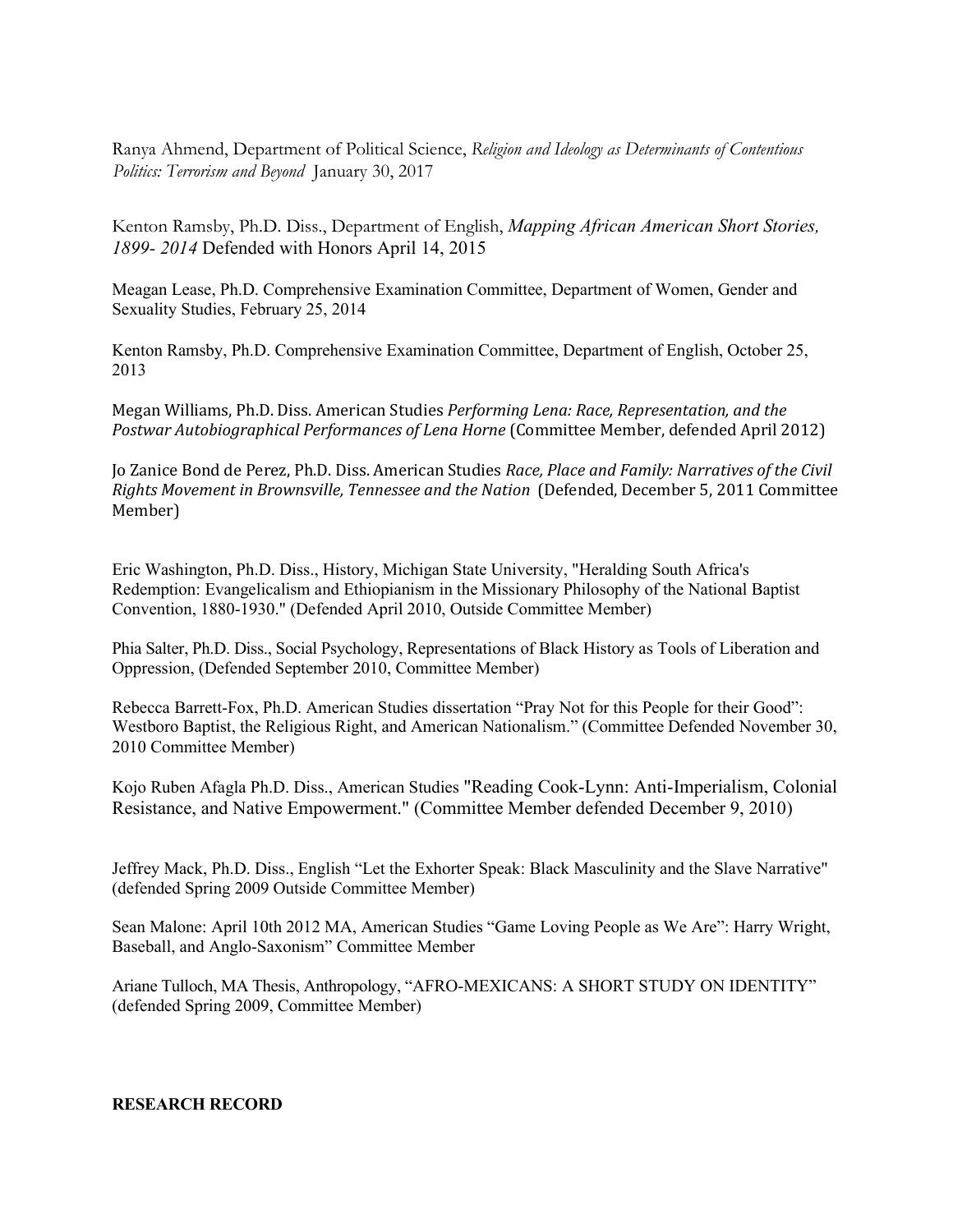# **Books**

Letters to Martin: Meditations on Democracy in Black America (Forthcoming Lawrence Books, Fall 2021)

*Faith and Struggle in the Lives of Four African Americans: Ethel Waters, Mary Lou Williams, Eldridge Cleaver and Muhammad Ali* (Bloomsbury Publishing, 2019)

Reading Religion Book Review A Publication of the American Academy of Religion <http://readingreligion.org/books/faith-and-struggle-lives-four-black-african-americans>

The Private Faith of Black Public Figures, from Ethel Waters to Muhammad Ali [https://religionandpolitics.org/2019/02/26/the-private-faith-of-black-public-figures-from-ethel](https://religionandpolitics.org/2019/02/26/the-private-faith-of-black-public-figures-from-ethel-waters-to-muhammad-ali/)[waters-to-muhammad-ali/](https://religionandpolitics.org/2019/02/26/the-private-faith-of-black-public-figures-from-ethel-waters-to-muhammad-ali/)

*African Americans in the Furniture City: The Struggle for Civil Rights in Grand Rapid* (University of Illinois Press March 2006) 2006 State History Award, University and Commercial Press, Historical Society of Michigan

*Benjamin Elijah Mays, Schoolmaster of the Movement: A Biography* (University of North Carolina Press, 2012) 2013 Black Caucus, American Library Association (BCALA) Award 2013 Lillian Smith Book Award

(Review Luther Spoehr, *History News Network* (hnn.us) May 26, 2012) (Review Christopher Tucker *The North Carolina Historical Review* 89:4 October 2012, 452-453) (Review Troy Jackson, *The Journal of American History* 99:4 March 2013, 1300) (Review Anthony G. Reddie, *Internal Journal of Black Theology* 11:1 2013, 137-139) (Review Lindsey Jones, *Journal of African American History* 101:1-2 Winter-Spring 2016, 194-196)

# **Book Chapters**

"A Methodist Life" in *42 Today: Jackie Robinson and His Legacy* edited by Michael G. Long, Foreword by Ken Burns, Sarah Burns and David McMahon New York University Press (February 2021[\) review in](https://www.publishersweekly.com/978-1-4798-0562-4) [Publishers Weekly](https://www.publishersweekly.com/978-1-4798-0562-4)

- "Benjamin Elijah Mays" in *African American Lives* edited by Henry Louis Gates and Evelyn Brooks Higginbotham (Oxford University Press, 2004), 572-573.
- "I set out to learn how...the 66 Books of the Bible Were Produced": The Academic Formation of Benjamin E. Mays, 1917-1935 in *Walking Integrity: Benjamin Elijah Mays, Mentor to Generations* edited by Lawrence Edward Carter (Scholar University Press, 1995), 111-129

"The African-American Church," *Evangelisches Kirchenlexicon* (Grand Rapids, Eerdmans Publishing, 1995), 129-140

# **Journal Articles**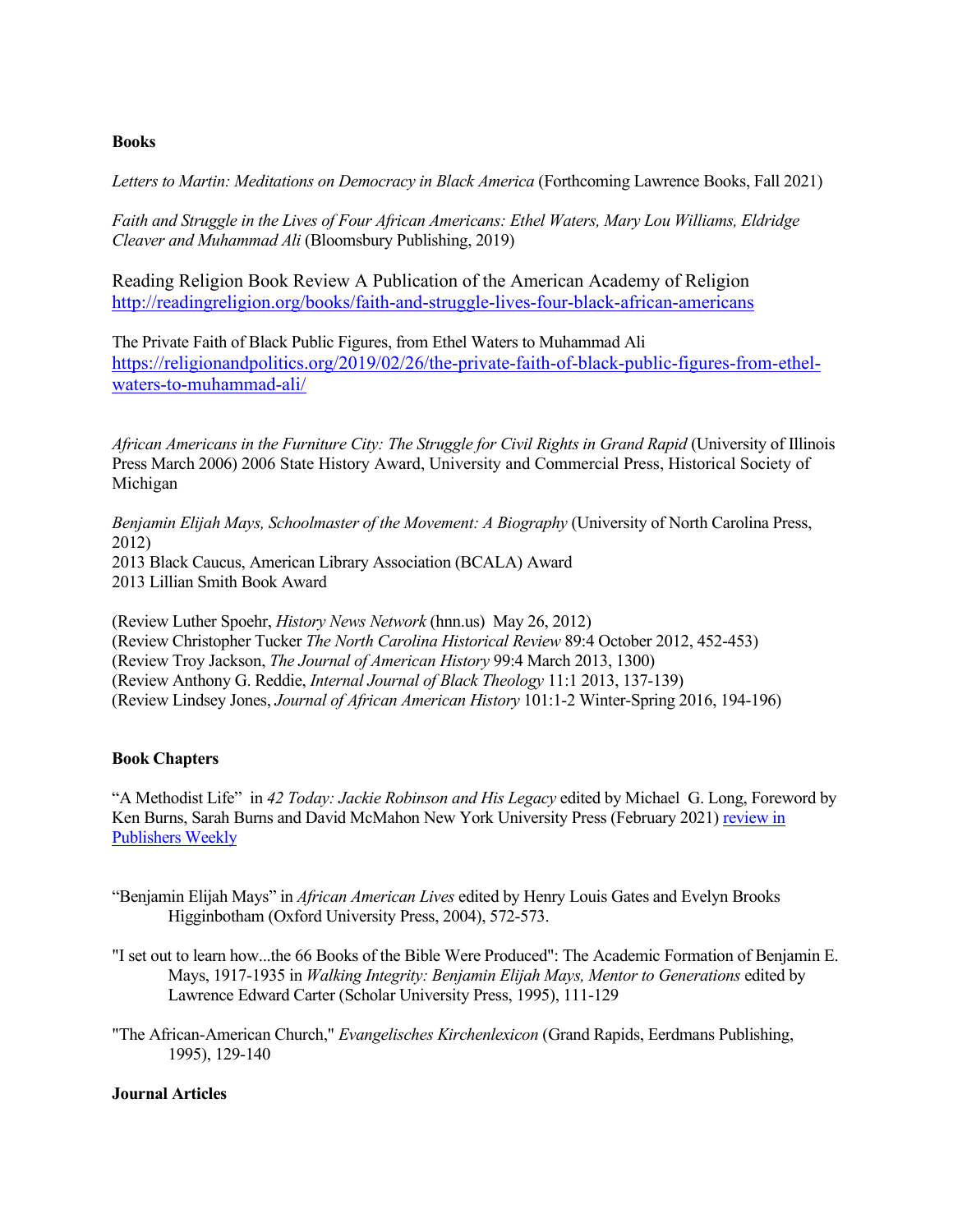"Black Love After E. Franklin Frazier" Special Issue of *Women, Gender and Family of Colors* co-edited with Ayesha Hardison Volume 7 No.2 Fall 2019

- ["Masculinity, Religion, and Modernism: A Consideration of Benjamin](http://www.bibme.org/) Elijah Mays and Richard Wright." *[Women, Gender, and Families of Color](http://www.bibme.org/)* 2, no. 1 (2014): 57-78.
- "Up South and Down South Insurgents and Counterinsurgents in the Political Struggle to Define America: A Review Essay *American Studies* Fall/Winter 2009 Issue 50:3/4, 93-103.
- "The Evolution of African Americans in Grand Rapids, Michigan", *The Historical Society of Michigan Chronicle*" Vol. 28 No. 2 (Summer 2005), 16-20
- "The Unmaking of Liberia: How a Grand Experiment Failed" A Review Essay *Books and Culture: A Christian Review* March/April 2005 Vol.11 No.2 , 38-40
- "The Religious Dimension of the American Civil Rights Movement": A Review Essay *Church History* 73:4 (December 2004), 828-843.
- "Of Our Spirituals Strivings" Faith, Justice, and the Teaching of the Humanities; *Journal of the Institute for the Liberal Arts*, Vol. 2 2003, 1-5
- "Benjamin Elijah Mays and the Creation of an Insurgent Negro Professional Clergy", *The African Methodist Episcopal Church Review* 67:387 (July-December) 2002, 32-38.
- "Slavery and Broken Souls: A Review Essay" *Books and Culture: A Christian Review* 7:6 (November/December 2001), 34-37
- "Bolden v. Keith's Theater: Jim Crow Challenged," *Grand River Valley History*, Vol. 11, (Grand Rapids, Fall 1993), 10-15.
- "The Character and Work of A Spiritual Workman Described: The Preaching of Lemuel Haynes and The Quest for Personal Freedom," *Fides et Historia: Journal of the Conference on Faith and History XXVI:1*, (Winter/Spring 1994), 126-33.
- "Making Opportunity: The Struggle against Jim Crow in Grand Rapids, 1890-1927, *Michigan Historical Review* 19:2, (Fall 1993), *23-48.*

### **Essays and Opinion Writings**

### **2020**

"Black Abolitionist Believed in Taking Up Arms" review essay *Force and Freedom: Black Abolitionists and the Politics of Violence* by Kellie Carter Jackson [http://bostonreview.net/race/randal-maurice-jelks-black](http://bostonreview.net/race/randal-maurice-jelks-black-abolitionists-believed-taking-arms)[abolitionists-believed-taking-arms](http://bostonreview.net/race/randal-maurice-jelks-black-abolitionists-believed-taking-arms)

**2019**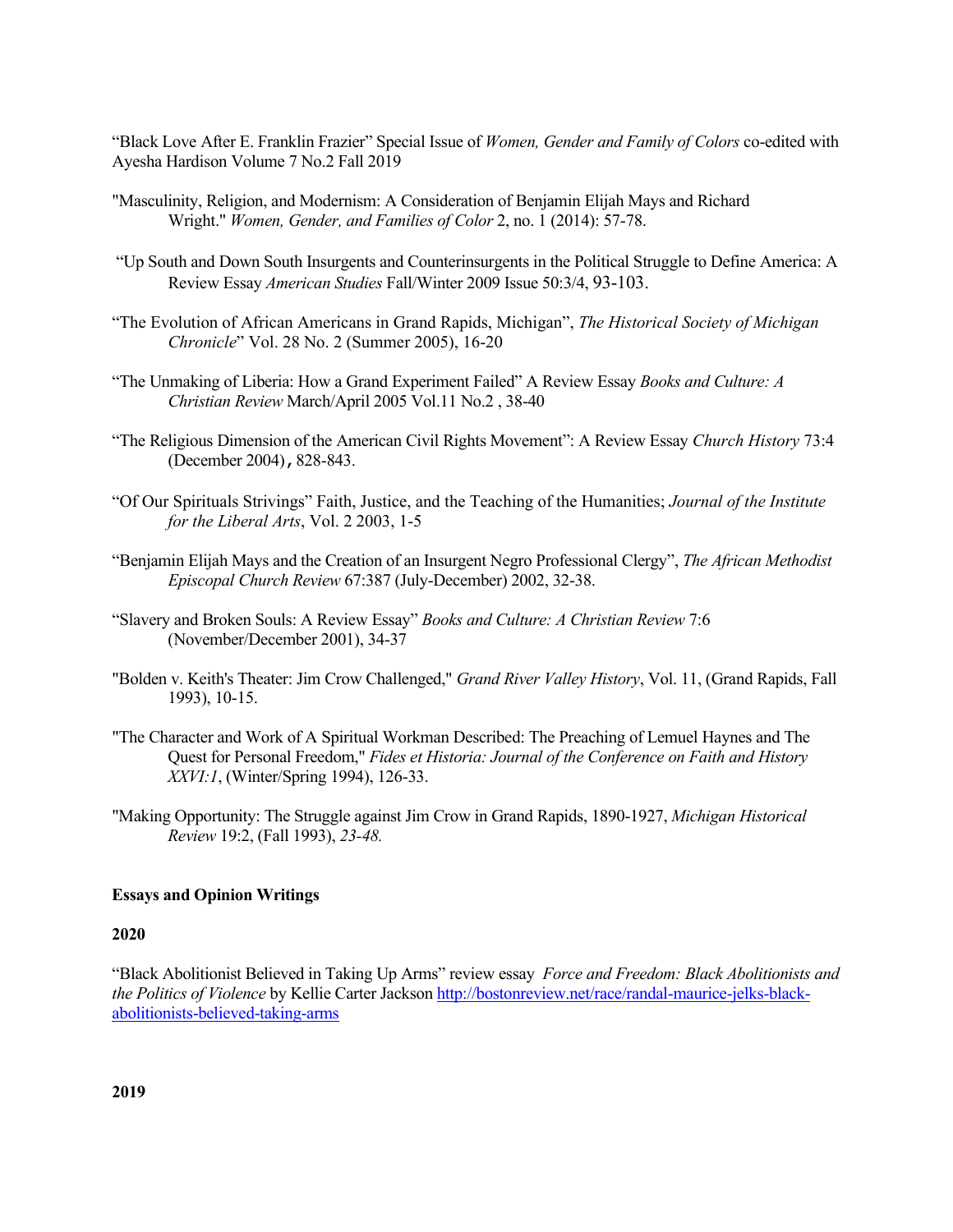Faith is the Root of Black Struggl[e https://thenorthstar.com/author/dr-jelks](https://thenorthstar.com/author/dr-jelks)

THE COMPLEX AND HISTORICAL FAITH OF THE BLACK STRUGGLE <https://sojo.net/articles/complex-and-historical-faith-black-struggle>

At KU, Wilt Chamberlain helped change the world. Today's black athletes can't play ball <https://www.kansascity.com/opinion/readers-opinion/guest-commentary/article236053983.html>

Haiti Is Not "in Crisis." Haitians Are Fighting for Governmental Accountability. (Cecile Accilien and Randal Maurice Jelks) [https://truthout.org/articles/haiti-is-not-in-crisis-haitians-are-fighting-for](https://truthout.org/articles/haiti-is-not-in-crisis-haitians-are-fighting-for-governmental-accountability/)[governmental-accountability/](https://truthout.org/articles/haiti-is-not-in-crisis-haitians-are-fighting-for-governmental-accountability/)

- 2014 "Hey Religion Your Misogyny is Showing June 25, 2014 <http://religion.blogs.cnn.com/2014/06/25/hey-religion-your-misogyny-is-showing/>
- 2013 "Remembering 'Letter from a Birmingham Jail," University of North Carolina Press Blog [http://uncpressblog.com/2013/04/18/randal-maurice-jelks-remembering-letter-from-a-birmingham](http://uncpressblog.com/2013/04/18/randal-maurice-jelks-remembering-letter-from-a-birmingham-jail/)[jail/](http://uncpressblog.com/2013/04/18/randal-maurice-jelks-remembering-letter-from-a-birmingham-jail/)
- and History News Network April 28[, http://hnn.us/articles/remembering-letter-birmingham-jail](http://hnn.us/articles/remembering-letter-birmingham-jail)
- 2012 "What is the Black Church," Transatlantic Roundtable on Religion and Race" <http://religionandrace.org/what-is-the-black-church/>
- 2011 " The Civil War was not as altruistic as you may think," Grand Rapids Press April 12, [http://www.mlive.com/opinion/grand](http://www.mlive.com/opinion/grand-rapids/index.ssf/2011/04/guest_column_the_civil_war_was.html)[rapids/index.ssf/2011/04/guest\\_column\\_the\\_civil\\_war\\_was.html](http://www.mlive.com/opinion/grand-rapids/index.ssf/2011/04/guest_column_the_civil_war_was.html)
- 2010 "An Illiberal Education and Southern Politics," July 4, History News Network <http://hnn.us/articles/128406.html>
- 2008 "Obama, Wright, and Trinity." *The Immanent Frame*. Social Science Research Council. <http://blogs.ssrc.org/tif/2008/05/19/obama-wright-and-trinity/>
- 2001 "Slavery and Broken Souls: A Review Essay" *Books and Culture: A Christian Review*
- 1995 "Kings for a Day: The Million Man March in Perspective", *Perspectives: A Journal of Reformed Thought*, Vol. 10, No. 10,.
- 1993-94 Featured Essayist The Grand Rapids Press, (Sunday Edition).
- 1992 "Waters of Babylon: To Be an African-American Presbyterian," *Perspectives: A Journal of Reformed Thought*, May.

 $\mathcal{L}_\text{max}$  , and the contract of the contract of the contract of the contract of the contract of the contract of the contract of the contract of the contract of the contract of the contract of the contract of the contr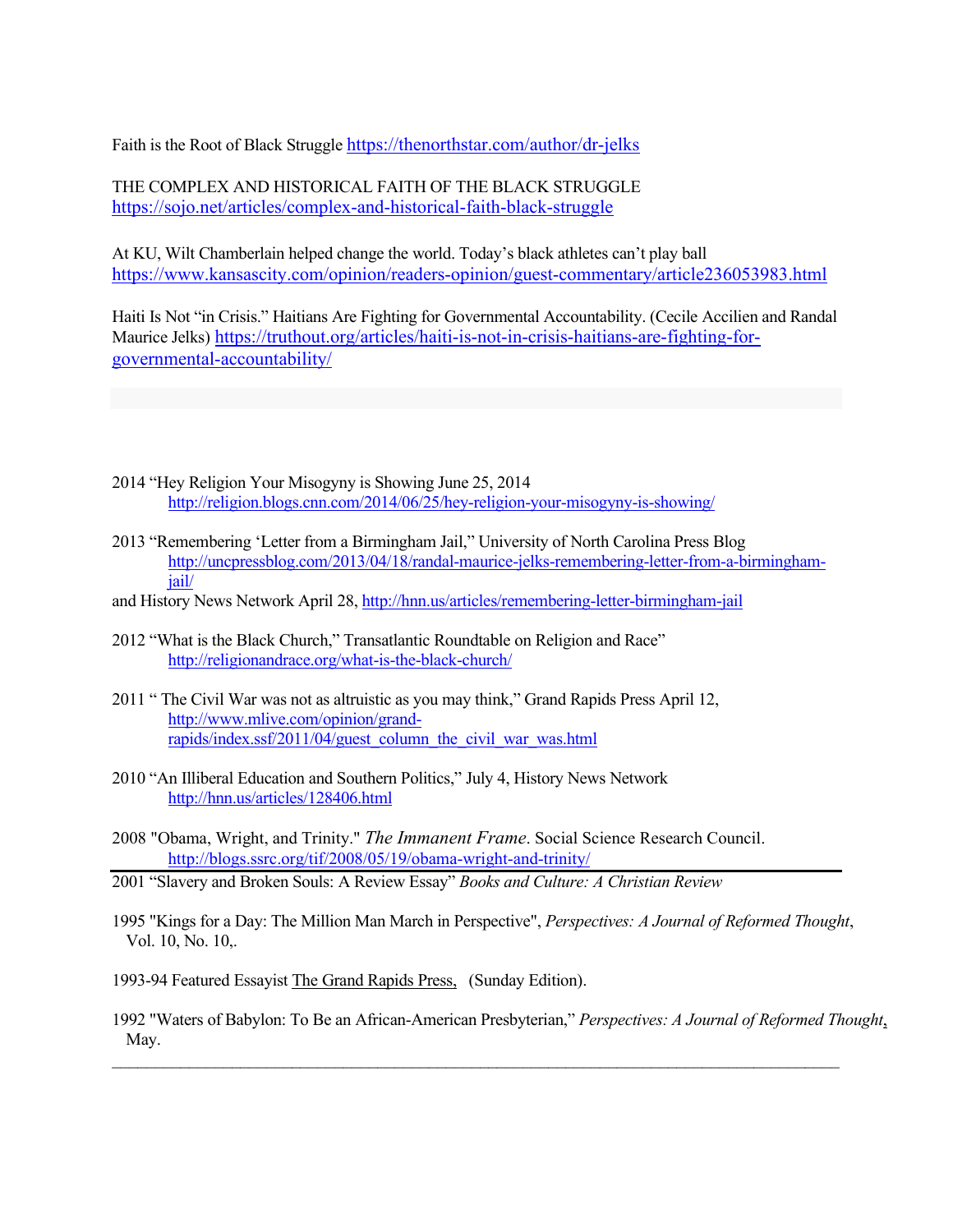Review of *DEMOCRACY IN TWENTY-FIRST CENTURY AMERICA: RACE, CLASS, RELIGION, AND REGION* by Ronald B. Neal, *The Journal of African American History* (2015) 100 (4): 800-802.

Review of *The Rise of Chicago's Black Metropolis Journal of American History* by Christopher Robert Reed, *The Journal of American History* (2012) 99 (3): 960-961.

Review of *Black Manhood and Community Building in North Carolina, 1900-1930* by Angela Hornsby-Gutting University Press of Florida, 2009, *The Journal of American History* 2009, 890-891

Review of *Hollywood Be Thy Name: African American Religion in American Film, 1929-1949* by Judith Weisenfeld, University of California Press, 2007 *American Studies Journal* 49:1/2, Spring-Summer 2009, 212-213

Review of *The Early Black History Movement, Carter G. Woodson, and Lorenzo Johnston Greene* by Pero Gaglo Dagbovie University of Illinois Press Urbana and Chicago 2007, *American Studies Journal*, 49:1/2, Spring-Summer 2009, 190.

\_\_\_\_\_\_\_\_\_\_\_\_\_\_\_\_\_\_\_\_\_\_\_\_\_\_\_\_\_\_\_\_\_\_\_\_\_\_\_\_\_\_\_\_\_\_\_\_\_\_\_\_\_\_\_\_\_\_\_\_\_\_\_\_\_\_\_\_\_\_\_\_\_\_\_\_\_\_\_\_\_\_\_\_

Review of *Uplifting the People: Three Centuries of Black Baptists in Alabama* By Wilson Fallin Jr. University of Alabama Press, 2007, *American Studies Journal* 48: 1 (October) 2008

- Review of Colin Kidd, *The Forging of Races: Race and Scripture in the Protestant Atlantic World, 1600- 2000* (Cambridge: Cambridge University Press, 2006) in The Journal of Southern Religion (Volume X, 2007),<http://jsr.fsu.edu/volume10/jelks.htm>
- "Memphis visit revealed breadth of King's work," Review of Michael Honey, *Going Down the Jericho Road: The Memphis Strike, Martin Luther King's Last Campaig* (W. W. Norton*,* 2007) *Grand Rapids Press* December 23, 2007
- "Clarence Thomas tells story of deprivation, love, success," Review of *My Grand father's Son: A Memoir*  by Clarence Thomas, *Grand Rapids Press* I*2*, 11/25/07
- "Despite separation, brothers share hope," Review of *Brother, I'm Dying* by Edwidge Danticat, *Grand Rapids Press* I2, 11/18/07
- "Review of Basil Davidson, *The African Genius*," H-Africa, H-Net Reviews, October, 2007. URL: http://www.h-net.org/reviews/showrev.cgi?path=94361200258666.
- "Poverty, racism marked Clarence Thomas' youth," Review of *Supreme Discomfort: The Divided Soul of Clarence Thomas* by Kevin Merida and Michael Fletcher, *Grand Rapids Press* J5, 8/19/07
- Review of Will Coleman, *Tribal Talk: Black Theology, Hermeneutics, and African/American Ways of "Telling the Story"* in *Theology Today* 60:4 (January) 2004 566-567

Review of Jonathan Bass**,** *Blessed Are the Peacemakers: Martin Luther King Jr., Eight White Religious Leaders, and the "Letter from Birmingham Jail".* Published by H-South (January 2004) http://www.h-net.org/reviews/showrev.cgi?path=83321075790127

Review of William H. Worger, Nancy L. Clark, and Edward A. Alpers, *Africa and the West: A Documentary History from the Slave Trade to Independence* published by H-Africa (July 2003) [http://www.h-net.msu.edu/~africa/reviews/](http://www.h-net.msu.edu/%7Eafrica/reviews/)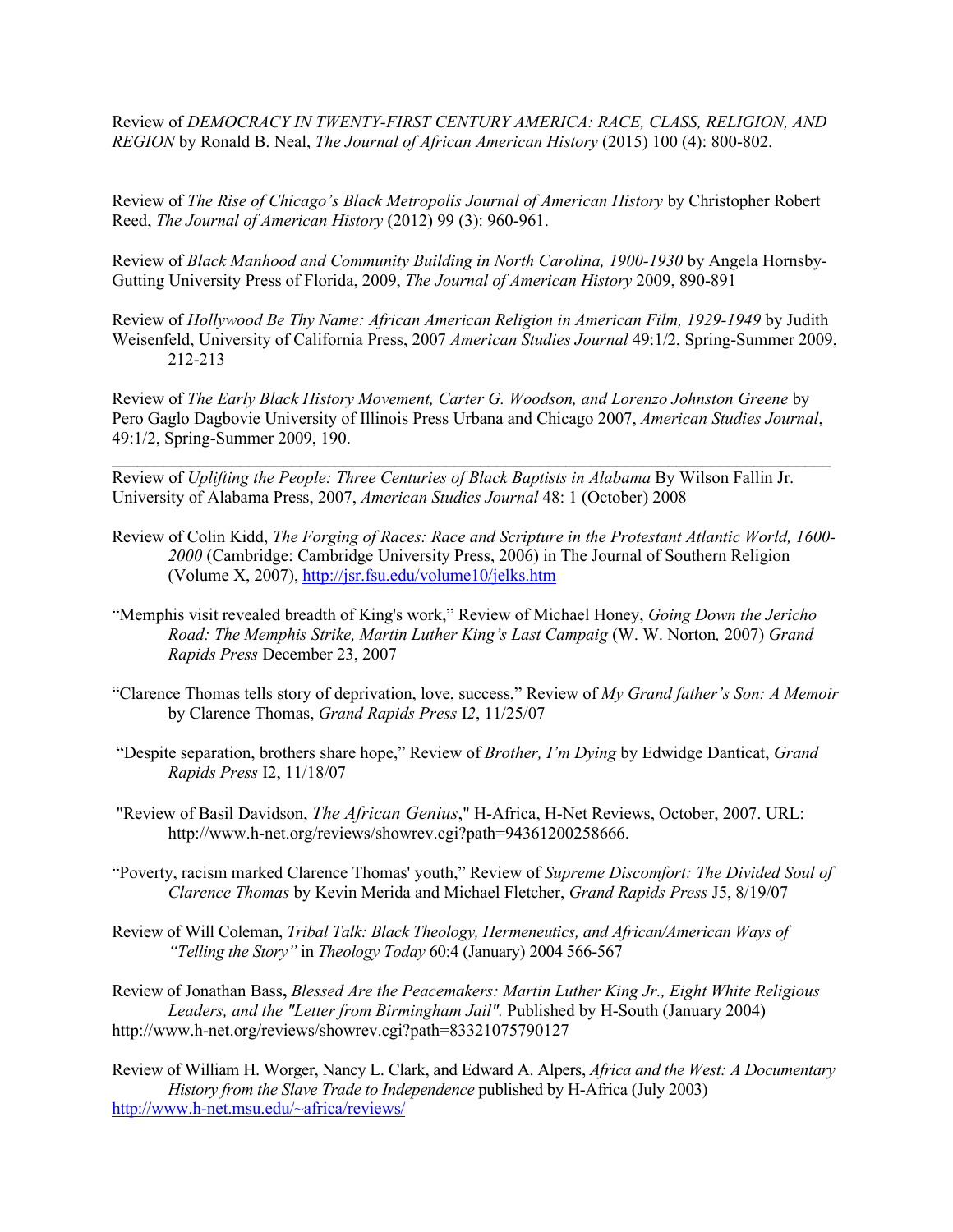- Review of Jane Daily, *Before Jim Crow: The Politics of Race in Postemancipation Virginia* (Chapel Hill: University of North Carolina Press, 2000) in *South Carolina Historical Magazine* 103:3 (July) 2002, 278-281
- Review Chad Berry. *Southern Migrants, Northern Exiles*. Urbana: University of Illinois Press, 2000. Published by H-Net, H-South (August, 2001)<http://www.h-net.msu.edu/reviews/>
- Review of Lamin Sanneh *Abolitionist Abroad: American Blacks and the Making of West Africa* H-Net Book Review for H-Net Review Africa (March 2001) www2.h-net.msu.edu/~africa/reviews/
- Pre-publication review for Longman Press forthcoming book, *African American Lives, American Stories* by Clayborne Carson, Emma Lapansky, and Gary Nash (January 2000)
- Review of "*Fire in the Bones: Reflections on African American Religious History* and *Song of Zion: The African Methodist Episcopal Church in the United States and South Africa*" *Christian Century Magazine*, October 16, 1996, 980-981.
- Review, Making *Malcolm: The Myth & Meaning of Malcolm X* by Michael Eric Dyson, *The Christian Century Magazine*
- Review, *A Feather on the Breath of God* by Sigrid Nunez, *Grand Rapids Press*, March 26, 1995.
- Review, *Black Fire: An Autobiography of a Black Revolutionary* by Nelson Peery *The Grand Rapids Press*, February 28, 1995.
- Review of *Race Matters* by Cornel West: *The Christian Century Magazine*, June30-July 7, 1993.
- "Review, *Freedom, Volume I: Freedom in the Making of Western Culture* by Orlando Patterson, *Perspectives: A Journal of Reformed Thought*, June 1992.
- "Author Captures Drama of Blacks in American South," Review of *1959: A Novel* by Thulani Davis, *The Grand Rapids Press* August 16, 1992.
- "Reciprocal Roles", Review of *Martin & Malcolm & America: A Dream or A Nightmare?* by James H. Cone, *Perspectives: A Journal of Reformed Thought*, February 1992.
- Review, "Woodrow Wilson" by August Hecksher, *The Grand Rapids Press*, 26 January 1992.
- Review, *Adam Clayton Powell: An American Dilemma* by Charles V. Hamilton. *Grand Rapids Press*, 29 December 1991.
- Review, *The Content of Our Character* by Shelby Steele; African*-American Voices in the Academy* (Michigan State University Newsletter) vol. 1, No. 2, 1991.

#### **Scholarly Presentations**

#### **Major Presentations**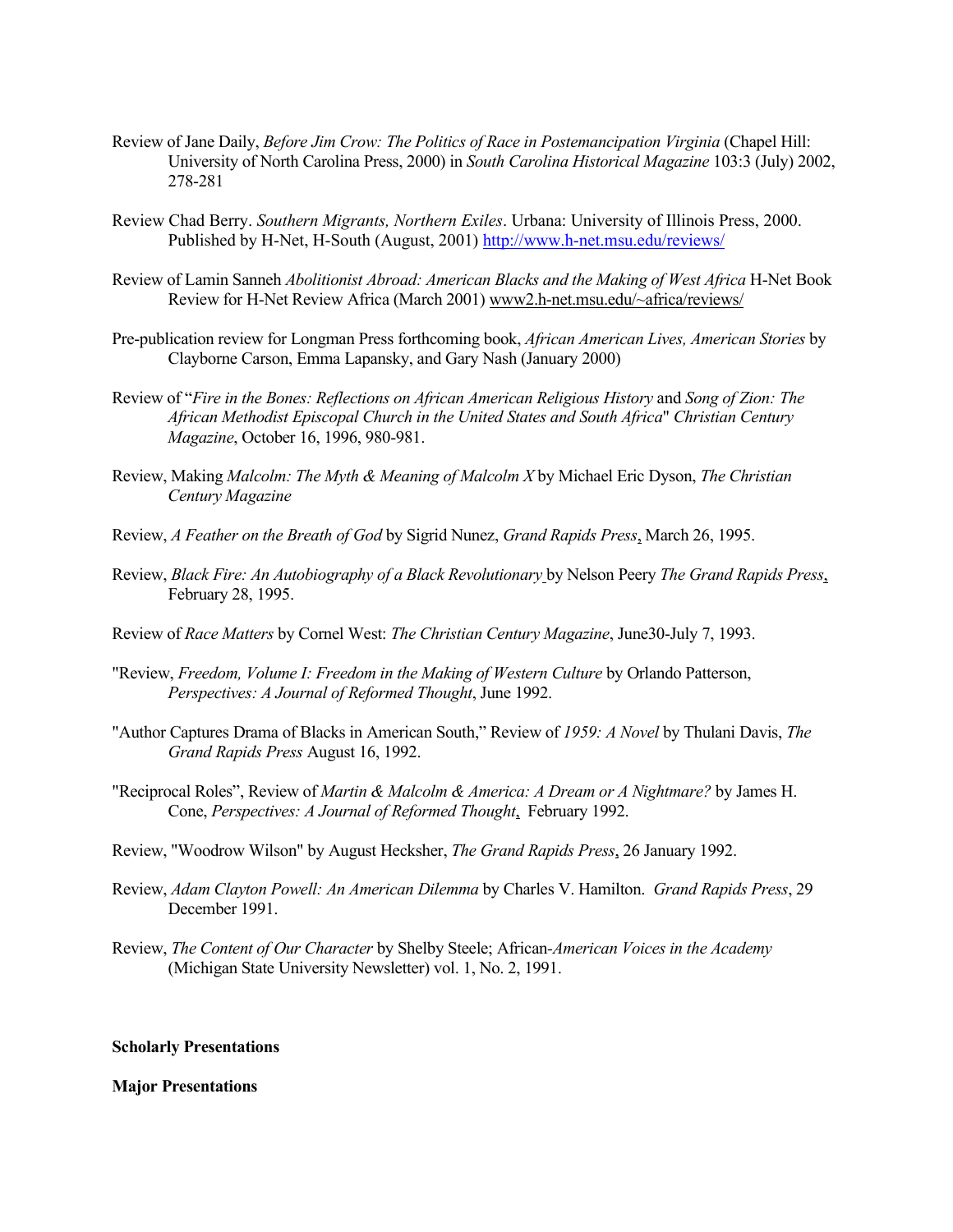- "*The World is a Ghetto:* Hip Hop From the Context of Chocolate Cities to the Politics of Global Blackness," Goethe University, Frankfurt, Germany June 1, 2015
- "African Americans in a Global Context" Palacky University, Department of English and American Studies, Olomuc, Czech Republic April 27, 2015
- "African Americans in a Global Context" University of Western Bohemia, Department of English and American Studies Plzen, Czech Republic (April 24, 2015)

"American Seeker Religiosity: An Examination of Eldridge's Cleaver's *Soul on Ice,* Black Radicalism and Black Emancipatory Faith Revisited," University of Regensburg, Regensberg, Germany, July 10, 2014

The Martin Luther King Jr. Series Lectures, Duke University Divinity School, April 1-2, 2014; "Benjamin Mays and Martin Luther King, Jr.: The Spiritual and Social Justice Imperative to Re-Think Everyday Violence;" "The Challenge and Discomfits of the Prophetic Life;" "The Forgotten People."

"The Social Gospel in Black and White: Benjamin Elijah Mays and the Redemption of America from Its Racist Past"," W. David Baird Distinguished Lecture Series Pepperdine University, Malibu, California, October 16, 2013.

"Benjamin Elijah Mays, Historicist of the Black Church," University of Chicago Divinity School October 10, 2012

"Benjamin Elijah Mays, Freedom Struggles, and Modern Lessons from 1930s Black Churches," Transatlantic Roundtable on Religion and Race Conference, "Black Church Activism and Contested Multiculturalism in Europe, North America, and Africa, Birbeck College, University of London May 29, 2012

"Writing Black Freedom Movements" Oxford Conference on the Book, University of Mississippi, Oxford, Mississippi March 22, 2012<http://conferenceforthebook.tumblr.com/Speakers>

Mentors to Martin Luther King, Jr., Morehouse College, Atlanta, Georgia January 17, 2012 C-Span <http://www.c-spanvideo.org/program/303725-1>

## "**African American Migration to Grand Rapids and** *the Arc of Justice***"**

Great Michigan Read Sponsored by the Michigan Humanities Council and State Library of Michigan, Davenport University, January 12, 2012

### "**African American Migration to Grand Rapids and** *the Arc of Justice***"**

Great Michigan Read Sponsored by the Michigan Humanities Council and State Library of Michigan, Grand Rapids Public Library, October 18, 2011<http://www.grpl.org/blog/?p=15116>

"Schoolmaster of the Movement: Benjamin Elijah Mays, A Mother's Faith, Modernity, and The Struggle For Civil Rights, University of Arkansas March 9, 2011 sponsored by Religious Studies & African American Studies [http://cavern.uark.edu/rd\\_arsc/rlst/4624.php](http://cavern.uark.edu/rd_arsc/rlst/4624.php)

"Benjamin Elijah Mays Schoolmaster of *The Movement*: Liberal Arts Education, Vocation, and the Call of Democratic Social Engagement," Swarthmore College sponsored by Black Studies and the Mellon Mays Undergraduate Fellowship Program February 5, 2009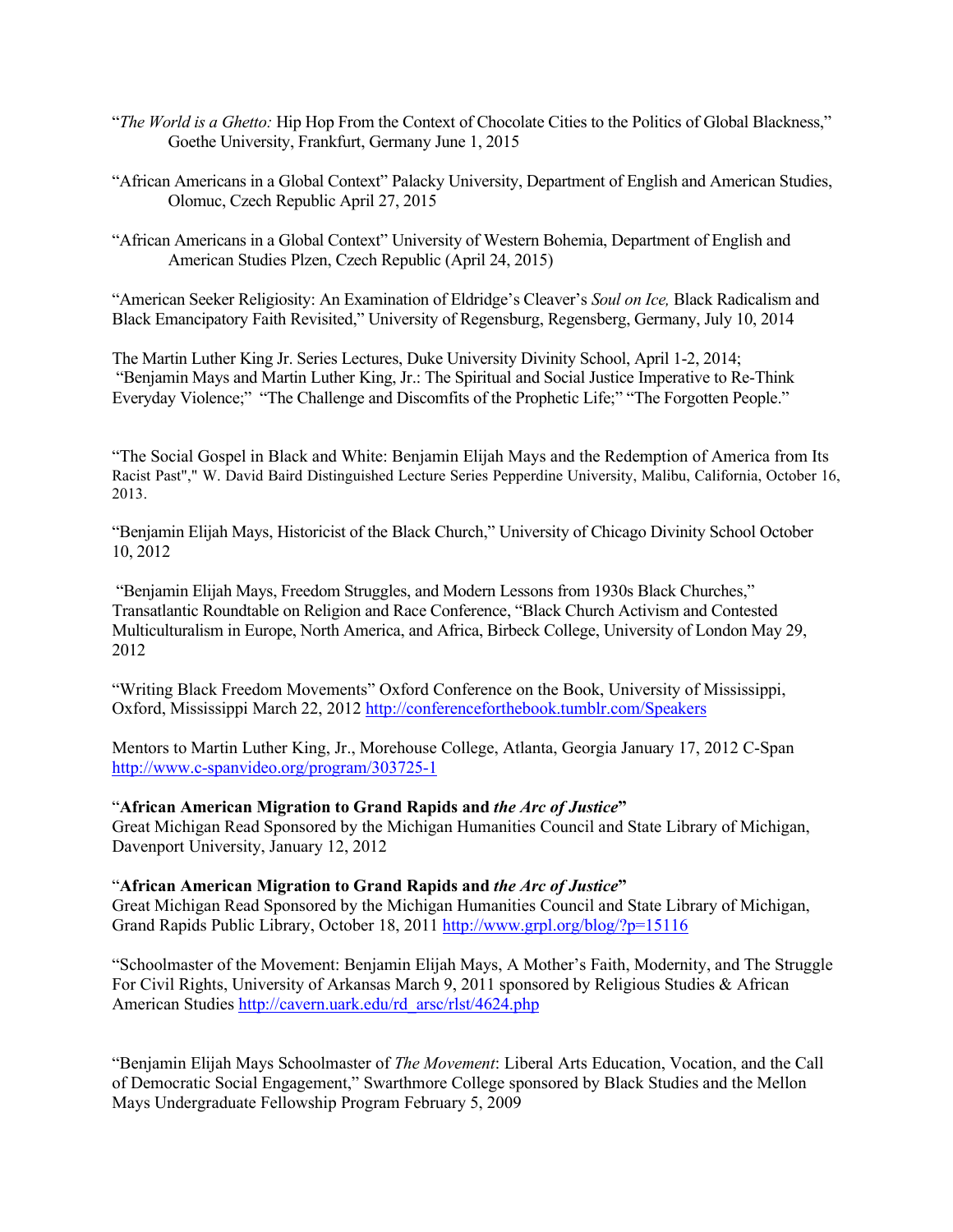"The Schoolmaster of the *Movement*: Benjamin Mays, Black Religion and The Black Freedom Struggle," Yale University African American Studies, The Department of Religious Studies, and The Yale Divinity School February 3, 2009 Slifka Center <http://www.yale.edu/divinity/QSource/090201Q.htm>

"The Regeneration of Africa: The African Diaspora as Protestant Revivalist Community" Association for the Study of the Worldwide African Diaspora Conference in Rio de Janeiro, Brazil October 5-7 2005

Panel Chair/Commentator: Great Lakes History Conference: Session: Archival Riches: Doing Ethnic History in Grand Rapids Grand Rapids Public Library Unusual Collection October 29, 2005

"Afro-Michiganders before the Civil War" The Great Lakes History Conference October 30, 2004 Grand Valley State University Grand Rapids Michigan

Panel Chair: Southern Intellectual History Circle "American South through the Lens of Postcolonial Theory" College of Charleston February 26-28, 2004

Invited Participant "Lived Theology and Civil Courage Conference" University of Virginia, Charlottesville, Va. June 2003

Panel Chair: "Civil Rights Ministries: Cases from South Carolina" The Citadel Conference on the Civil Rights Movement in South Carolina Charleston, SC March 2003

Of Our Spirituals Strivings" Faith, Justice, and the Teaching of the Humanities; Institute for the Liberal Arts, Westmont College Santa Barbara California January 2003

"Teaching the Civil Rights Movement", The Michigan Sociological Association, Ferris State University, Fall Conference November 1-2, 2002

The Missionary Enterprise: Sources for the Christian Missions in the Atlantic World, 1500-1800, A Workshop of The International Seminar on the History of the Atlantic World Harvard University April 15-16, 2000

Africa: Roots of Conflict and Foundation for Peace: Presbyterian Church (USA) and the United Nations October 14-17 1999

American Evangelicalism and Fundamentalism: An Historical Overview with George Marsden, Francis A. McAnaney Professor of History, University of Notre Dame June 1999\*

African American Artists and Writers in Europe, 1919-1939 Washington University, St. Louis, MO March 25-27 1999

"The Social Structure of Racial Caste in Nineteenth Century Grand Rapids, Michigan" The Association of Afro-American Life and History Meeting, Charleston, South Carolina, October 2-4, 1997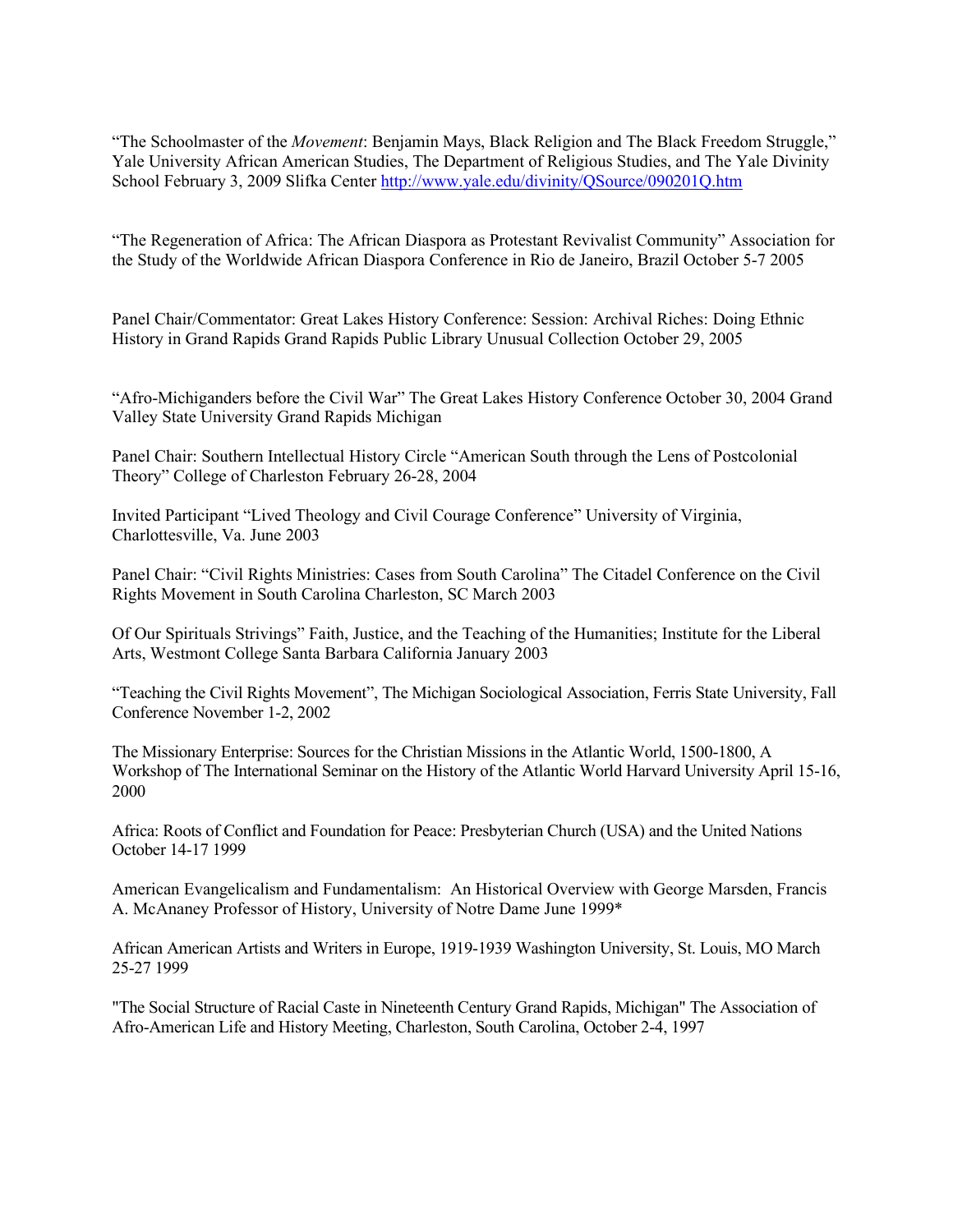"I set out to learn how...the 66 Books of the Bible were Produced": The Academic Formation of an Afro-Baptist Liberal: Benjamin E. Mays, 1917-1935" Benjamin Elijah Mays Centennial Symposium, Lewiston, Maine October 28-20, 1994

"The Shape of Black Grand Rapids, 1910-1945: The Seeds of Ghettoization" The Dutch and Their Neighbors n Transition, Calvin College, Grand Rapids, Michigan, October 8-9, 1993

"The Struggle Against Jim Crow In Grand Rapids, 1890-1927" The Great Lakes History Conference, Grand Valley State University, Grand Rapids, Michigan, October 1993

### **Fellowships**

2014 Distinguished American Studies Chair Fulbright American Studies, Masaryk University, Brno, Czech Republic (January –June 2015)

2006 Rockefeller Foundation Fellow National Humanities Center, Refereed Award 35,000 Research Park Triangle North Carolina September 1, 2006- June 1, 2007

2006 Visiting Scholar, National Endowment for the Humanities, Harvard University W. E. B. DuBois African and African American Research Institute Summer, Refereed Award 3,500 June 15 July 30, 2006

2006 United States Department of Education Undergraduate International Studies and Foreign Language Develop Africa and African Diaspora Studies Minor, Refereed Award 170,000 August 1, 2004- June 30,

2001 Louisville Institute Summer Research Fellowship "Benjamin Elijah Mays and the Creation of an Insurgent Negro Professional Clergy, 1930-1958" Refereed Award 8,000.00 May 15- August 1,

#### **Service Grants**

Project Director, National Endowment for the Humanities Media Makers Development in Conjunction with the Lawrence Arts Center *I, Too, Sing America: Langston Hughes Unfurled,* Award 50,000 dollars

Points of Light Foundation, Martin Luther King, Jr. Young Leaders Weekend, Award 5,000.00 October 2, 2004- June 30, 2005.

Ford Foundation Grant, Award 300,000, Pathways to Possibilities Program: an Urban Pre-College Program July 1, 1998- June 3, 2001

Calvin College Alumni Summer Stipend: Archival Research on Benjamin Mays and Black Religious Intellectuals June 1- August 1,1998

Kellogg Foundation Grant, Award 7000, 000 for Pathways to Possibilities Program, an Urban Pre-College Program November 11995- June 30, 1998

#### **Honors and Awards for Research and Scholarship**

2013 Lillian Smith Book Award, Southern Regional Council, University of Georgia Libraries and Dekalb County Library/Georgia Center for the Book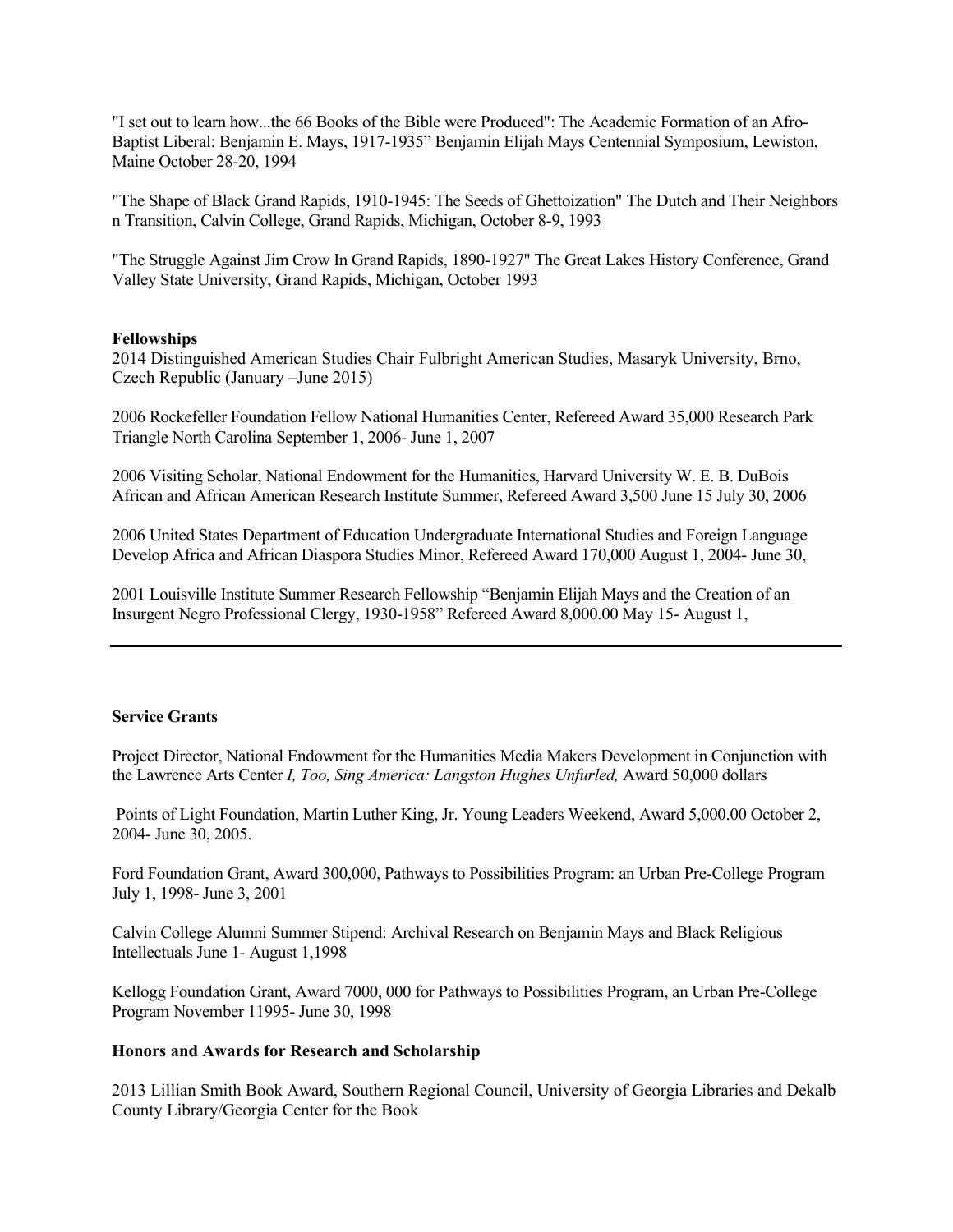2013 BCALA Literary Award, Black Caucus of the American Library Association

2013 Departmental Award, Department of African & African-American Studies University of Kansas for Scholarship

2006 State History Award, University and Commercial Press, Historical Society of Michigan for *African Americans in the Furniture City: The Struggle for Civil Rights in Grand Rapids*

The Michigan State Bar Association twenty-second Legal Milestone *Bolden v. Grand Rapids Operating Corporation* based on research from "Making Opportunity: The Grand Rapids African American Community Struggle Against Jim Crow" Ceremony and Dedication of Historical Marker, Grand Rapids Old Kent Bank Plaza. September 7, 1995

# **TEACHING AND MENTORING AWARDS**

2012 John C. Wright Graduate Mentoring Award, College of Liberal Arts and Science, University of Kansas

## **SERVICE AWARDS**

Calvin College Alumni Association Faith and Learning Award February 15, 2013

Grand Rapids Community College, Giants Award, Hattie Beverly Award Winner for Education, January 30, 2009

Calvin College Community Partnership Award May 15, 2004

### **SERVICE RECORD**

Museum Studies Director/Full Professor, Member Search Committee Academic September 2011-2012

Spencer Museum of Art Academic Advisory Council April 2011 -Present

Committee on Undergraduate Studies and Advising, Co-Chaired Advising and Scholarship Subcommittee, 2010-2013

 $\_$  , and the set of the set of the set of the set of the set of the set of the set of the set of the set of the set of the set of the set of the set of the set of the set of the set of the set of the set of the set of th

 $\_$  , and the set of the set of the set of the set of the set of the set of the set of the set of the set of the set of the set of the set of the set of the set of the set of the set of the set of the set of the set of th

Langston Hughes Visiting Professor Committee, September 2008-Currently

### **AMS DEPARTMENT**

2009-2012 AMS Undergraduate Coordinator

2009-Currently Personnel Committee

2009- Currently Co-Editor of *American Studies Journal*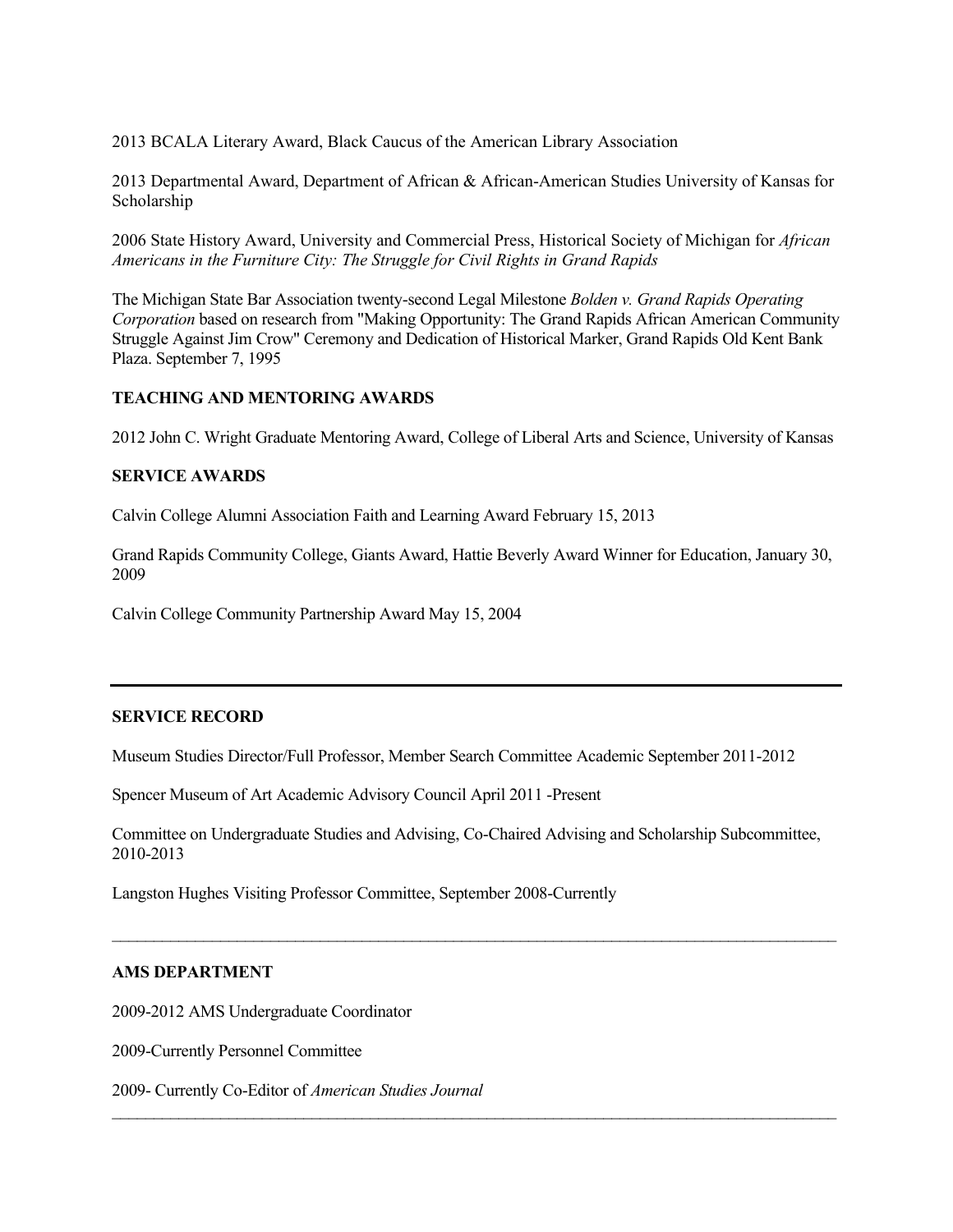# **AAAS DEPARTMENT**

2012 Member of the KU Film Selection Committee, "Africa World Documentary Film Festival," Spencer Museum of Art, April 25-28,

2010 Making the Wright Connection: NEH Summer Workshop for High School Teachers, Faculty Presenter, University of Kansas, July 11-24,

2009 Kansas African Studies Center, "Teaching About Africa: Strategies and Methods," Faculty Presenter, June 9-19

2009 KU American Studies Hosted the Southern History Circle Meeting February 21-24,

Fall 2008 Difficult Conversation About Race Roundtable Discussion "Will Race Survive in the U.S.?: The Possibilities and Impossibilities of the Obama Phenomenon" Sponsored by the Hall Center for the **Humanities** 

Fall 2008 "By the Coast of Elmina: Africans and African Americans and the Problem of Slavery," Kansas African Studies Center and the KU Langston Hughes Center

## **Professional Service Outside the University**

Wesley Logan Prize, Organization of American Historians/Associations for the Study of African American History 2019-2021

John Hope Franklin Prize, American Studies Association 2016

Program Committee, Association for the Study of African American Life and Culture 2010-2011,

Southern Intellectual History Circle Program Committee 2009-Currently

Editorial advisory board, University of Georgia Press, "Politics and Culture in the Twentieth Century South," Jane Dailey and Bryant Simons, series editors, 2007-Currently

Co-editor and founder, *theblackbotton.com* <http://theblackbottom.com/>

# **PROFESSIONAL ASSOCIATIONS**

African Studies Association

Association for African Studies Programs

Association for the Study of African American Life and History

American Historical Association

Organization of American Historians